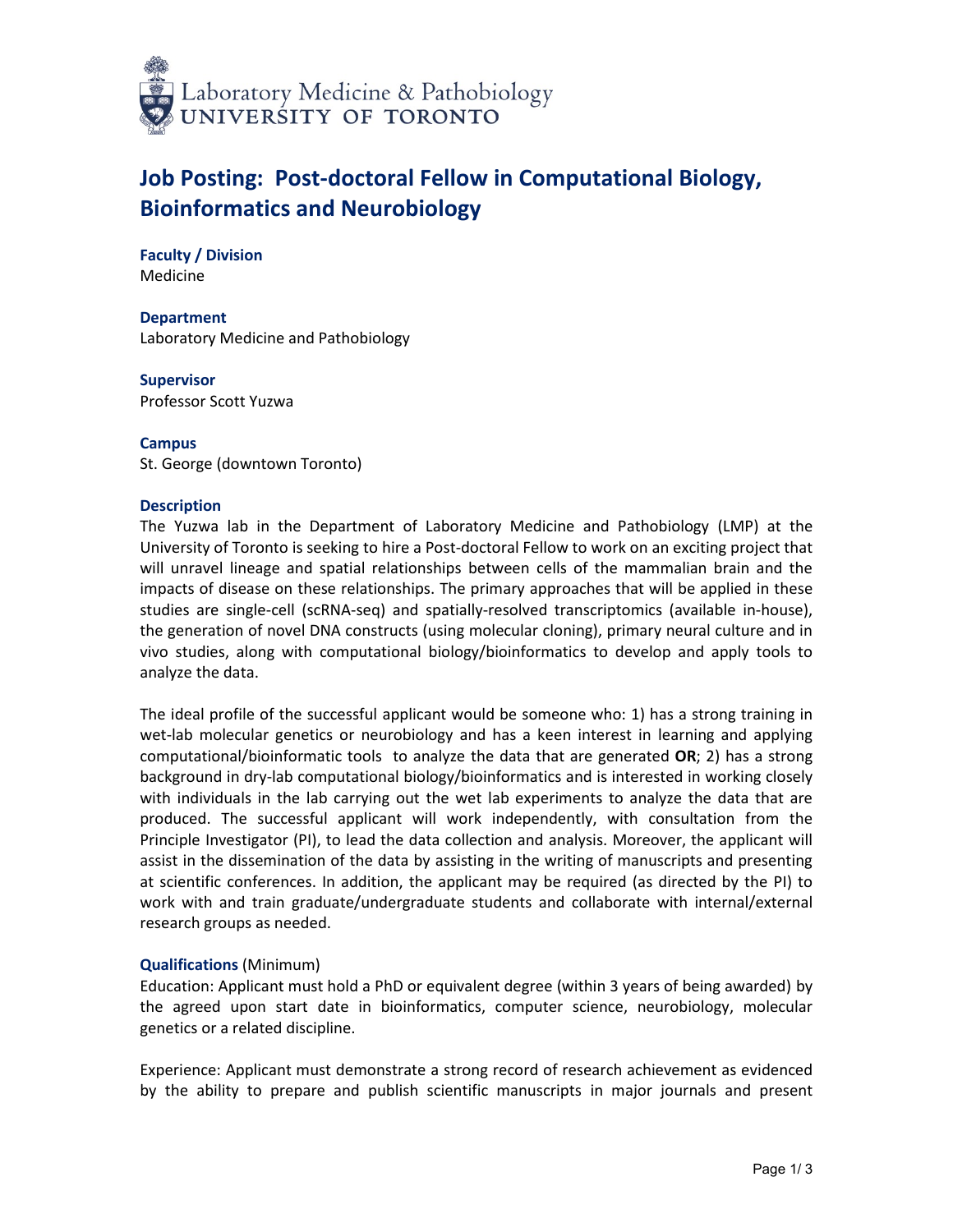research findings at scientific meetings. As described above, applicants must (at minimum) have prior training in neurobiology/molecular genetics **OR** computational biology/bioinformatics and have a desire to work on an interdisciplinary project which merges these two areas.

Skills: For applicants with prior training in computational biology/bioinformatics: Experience in the analysis of NGS-based transcriptomic data is ideal. Familiarity with the analysis of scRNAseq/spatially-resolved transcriptomic data is highly desirable. A strong background in the R language and the use of common R packages employed to analyze transcriptomic data would be assets. Some familiarity with Python/MATLAB/Unix/Linux environments and processing NGS data would also be advantageous.

For applicants with prior training in neurobiology/molecular genetics: Experience cloning DNA constructs, synthetic biology, primary neural cell culture, in vivo studies of the brain, immunohistochemistry/immunocytochemistry, and tissue sectioning would be assets.

In addition, regardless of prior training, the applicant must posses a number of the following skills: experience with experimental design and troubleshooting; ability to adapt and learn new techniques; strong communicator (both oral and written); excellent analytical and problemresolution skills; good time management and organizational skills with the ability to work on multiple competing tasks.

**Job Posting** February 25, 2022

# **Job Closing**

Open until filled.

#### **Available**

Immediately. Start dates up to September 2022 may be considered.

#### **Salary:**

The salary will be in the range of \$50,000-\$60,000 (CAD), commensurate of research accomplishments and experience.

The normal hours of work are 40 hours per week for a full-time postdoctoral fellow (pro-rated for those holding a partial appointment) recognizing that the needs of the employee's research and training and the needs of the supervisor's research program may require flexibility in the performance of the employee's duties and hours of work.

# **Application:**

Please forward a cover letter, CV and names and contact information for three references to: Dr. Scott Yuzwa Department of Laboratory Medicine & Pathobiology University of Toronto